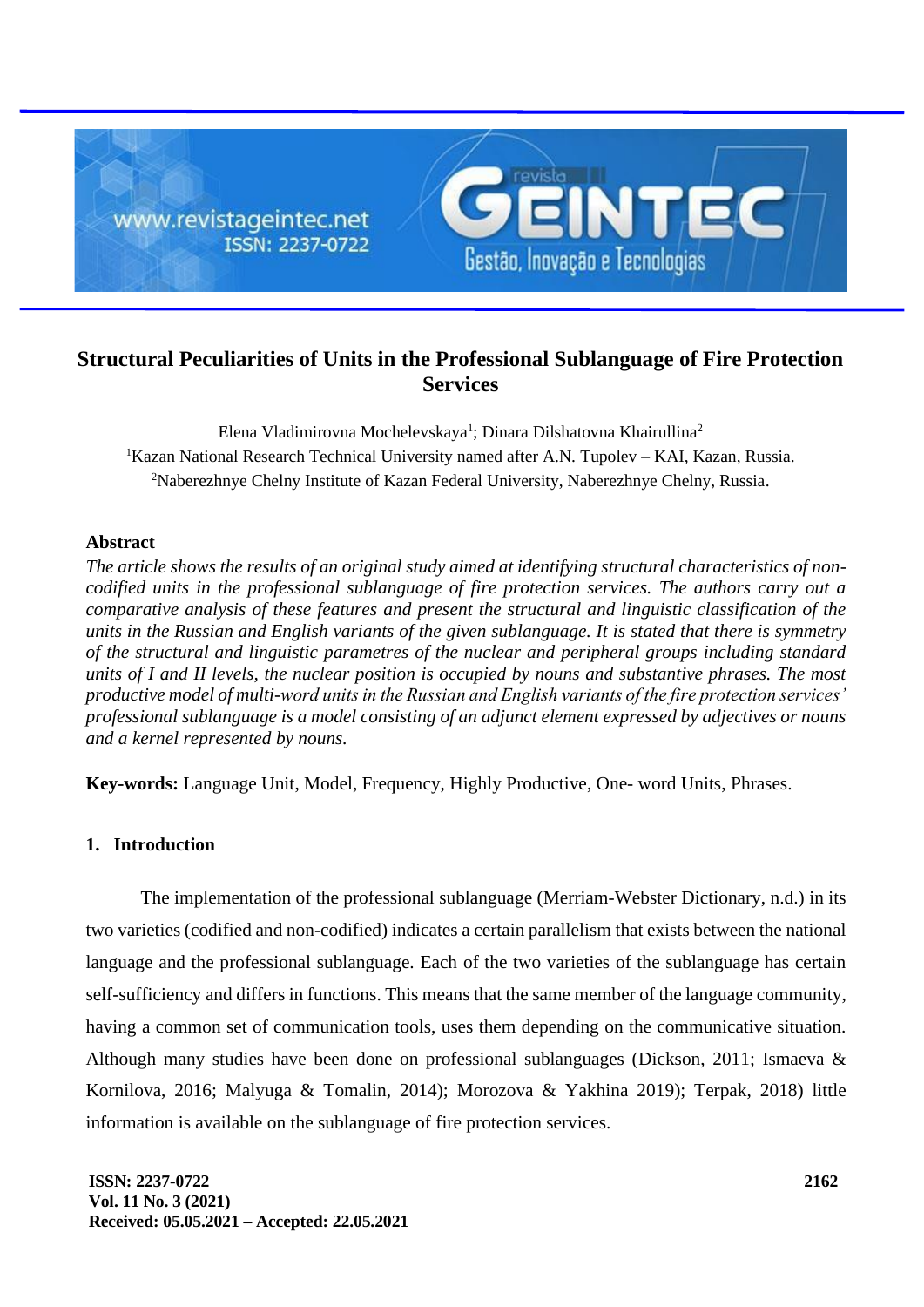Comparing the structure of the Russian and English variants of the professional sublanguage of fire protection services (FPS) the authors reveal that the differences in structure and composition, manifested in substandard units, depend on the existing features in national languages and cultures, ethnic cultures and social subcultures. The general in the structure and semantics of the compared sublanguages is determined by the presence of similar referents and correlated concepts.

#### **2. Materials and Methods**

The material of the research is non-codified vocabulary in the Russian and English variants of the professional sublanguage of fire protection services, used by the employees of the fire service. The total number is 844 units: 480 units in Russian and 364 units in English.

In this study the authors apply descriptive method to monitor and interpret language material, the method of structural analysis to determine the morphological and syntactic features of language units, perform comparative analysis to establish the similarities and differences between the units in the Russian and English variants of the professional sublanguage of FPS, use elements of the statistical method to identify the number of linguistic units in various groups and subgroups.

#### **3. Results**

Studies on the structural characteristics make it possible to establish that all the units in the professional non-codified sublanguage of FPS can be divided into 2 groups: single-word units (345 units in the Russian variant (RV) and 173 units in the English variant (EV)) and multi-word units (135 and 191 units, respectively). For example, RV: **nachkar** *the chief of the fire department guard on duty*; **vodozashchitnik** *car water protection service*; **hot guy** *firefighter*; **fiery hyena** *fire of the highest and last category of complexity*; **fire-resistant overalls** *combat clothing for firefighters*; EV: **heli-stepping** *landing helicopter*; **bum box** *first aid kit for minor injuries*; **hose bed** *a fire hose storage compartment*; **propeller head** *a fire brigade that uses helicopters to save lives, deliver firefighters and equipment*.

Let us present the structural and linguistic classification of units in the Russian and English variants of the professional sublanguage of FPS (see Figures 1, 2).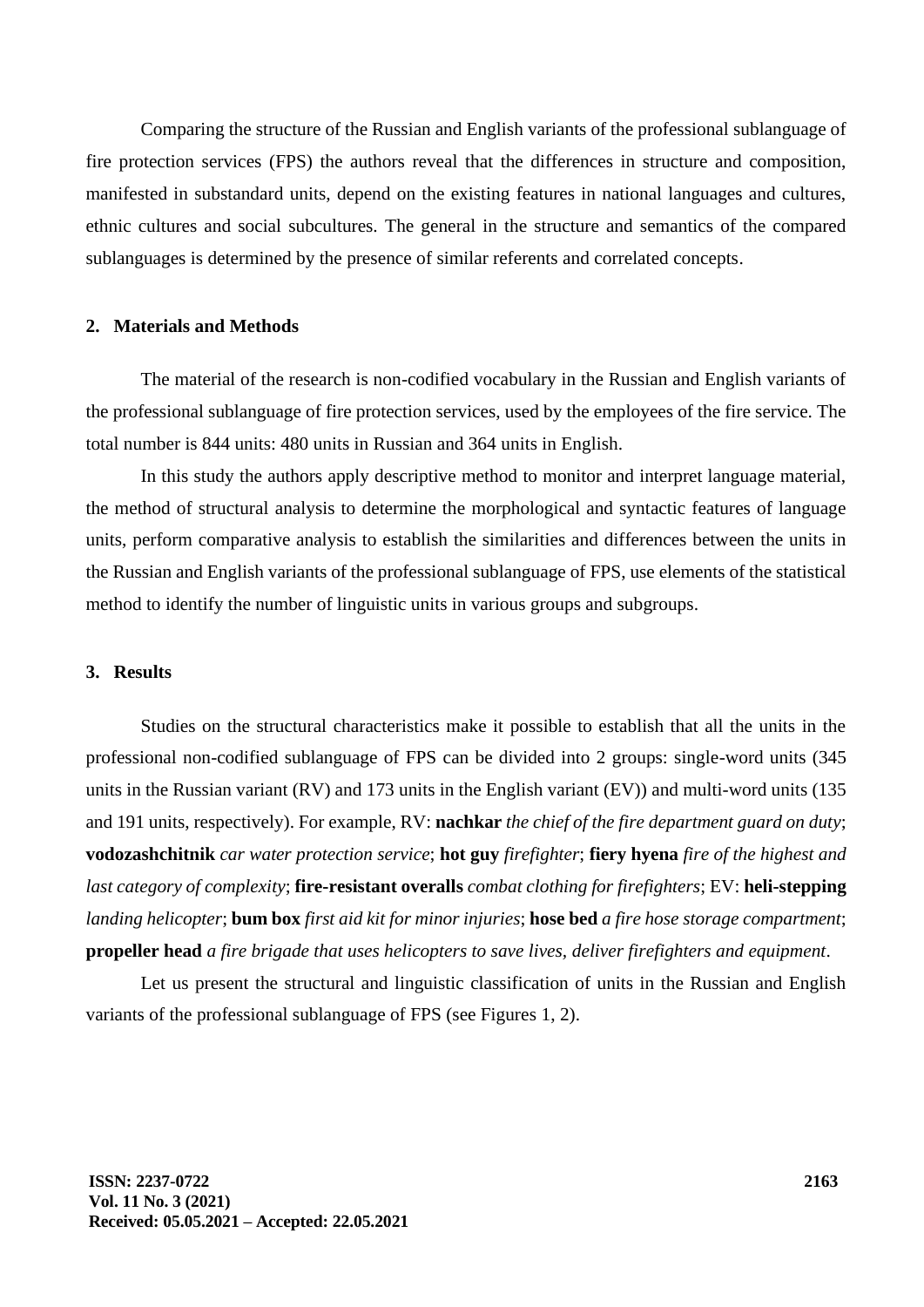

Figure 1 - Structural and linguistic classification of units in the Russian variant of the professional sublanguage of FPS

Figure 2 - Structural and linguistic classification of units in the English variant of the professional sublanguage of FPS



The number of one-word units in the Russian variant of the professional sublanguage is 71,88% (345 units) and 47,53% (173 units) in the English variant. The number of multi-word units is 28,12% (135 units) and 52,47% (191 units), respectively.

One-word units are characterized by the use as a productive basis of linguistic lexemes related to the main parts of speech: nouns (312 units; 65% and 150 units; 41.22%) RV: **accessory** *hose fittings*; **barrel** *tank-truck*; **bucket** *foam generator*; **Zil** *AS-40 (130) 63B*; **well** *trigger post*; **salamander** *fire engine*; **spillage** *the stage of extinguishing a fire, when "localization" is applied and it remains to carefully and gradually extinguish what is left of the fire*; EV: **boot** disparaging *recruit*; **lid** *helmet*; **wagon** *ambulance*; **wye** *y-shaped jet*; **ladder** *fire ladder*; **pulaski** *a combined tool with a straight handle, with an axe on one side, and a hoe on the other*; verbs (33 units; 6.88% and 19 units; 5.22%) RV: **to turn off** *to silence*; **to burn** *to go to the fire*; **to dig in** *to hide, take cover, retreat to safety*; **to**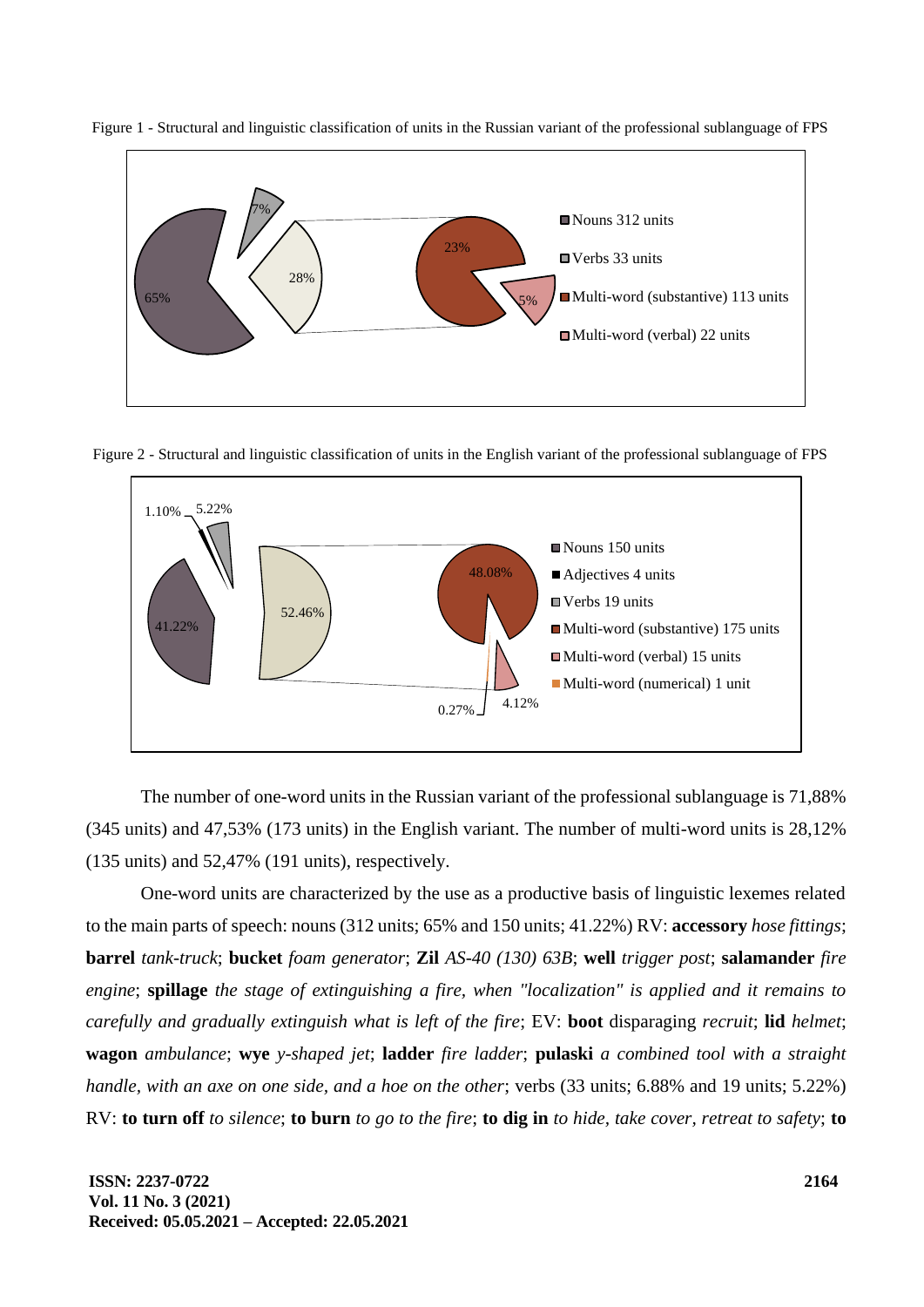**blacken** *to shoot down the main flame in places of the most intense combustion in order to reduce the temperature effect and get closer to the hearth*; **otpetushit'** *to set fire*; EV: **to bank down** *to settle, form several layers (about smoke)*; **to go in** *to enter a burning building*; **to hose** *to cheat*; **to hump** *to take and carry heavy equipment*. Commands are recorded in English only**: Saddle up!** *Break is over!* **Tool up!** *Get to work!*

In the English variant of the professional sublanguage of FPS, adjectives with low repeatability are identified (4 units; 1.10%). For example, **dead** disapproving *drunk*; **rum** *drunk*; **strong** *wealthy*. It should be noted that these adjectives are combined with nouns denoting a person.

The high productivity of nouns is explained by the variety of objects that firefighters encounter in the process of work, and high frequency verbs demonstrate low productivity, which indicates a small number of activities in firefighting.

The specific weight of multi-word units is high in both variants of the sublanguage. The structural and linguistic models of these units are presented in Table 1.

| <b>Russian variant</b>                   | <b>Function</b> | <b>Model</b>           | <b>Function</b> | <b>English variant</b> |
|------------------------------------------|-----------------|------------------------|-----------------|------------------------|
| 59                                       |                 | $A^a/n/num/p + ($      |                 | 148                    |
| rescue rope, hot guy, eternal flame,     | <b>O1</b>       | $A^a$ ) + $K^a2$       | $\mathbf 0$     | red army, hot zone,    |
| hawaiian eagle                           | S               |                        | S               | blue hut, indirect     |
|                                          |                 |                        |                 | attack, Green          |
|                                          |                 |                        |                 | Army                   |
| 33                                       |                 | $(Aa)+Kn+$             |                 | <b>10</b>              |
| enemy of fire, a pot of porridge, source | O               | An/num                 | $\bf{O}$        | code 2, ignition of    |
| of knowledge                             | S               |                        | S               | dust, warehouse of     |
|                                          |                 |                        |                 | junk                   |
| $\overline{7}$                           |                 | $K^n$ + $Pr$ + $A^n$ + |                 | 10                     |
| pharmacy with music, saucepan on the     | O               | $(Pr) + (A^n)$         | $\mathbf 0$     | dope on a rope,        |
| stove, tap water in the bathroom         | S               |                        | S               | hoods in the           |
|                                          |                 |                        |                 | woods, pigs in         |
|                                          |                 |                        |                 | blankets               |
| $\overline{7}$                           |                 | $K^n + A^a + (A^n)$    |                 | 1                      |
| 'master uzkoy spetsial'nosti' (master of | $\mathbf 0$     |                        | $\mathbf 0$     | <b>Ladies left</b>     |
| narrow specialty), 'Petukh               | S               |                        | S               |                        |
| Gamburgskiy' (Rooster of Hamburg),       |                 |                        |                 |                        |
| 'stvol pervoy pomoshchi' (first aid      |                 |                        |                 |                        |
| barrel)                                  |                 |                        |                 |                        |
| 6                                        |                 | $Pr + (Aa) + K^n$      |                 | $\mathbf{1}$           |
| into the smoke, at the end, on the       | Attr            |                        | Adv             | in cluster             |
| ground                                   | Adv             |                        | ${\bf P}$       |                        |
|                                          | P               |                        |                 |                        |

Table 1 - Structural and linguistic models of multi-word units in the Russian and English variants of the professional sublanguage of FPS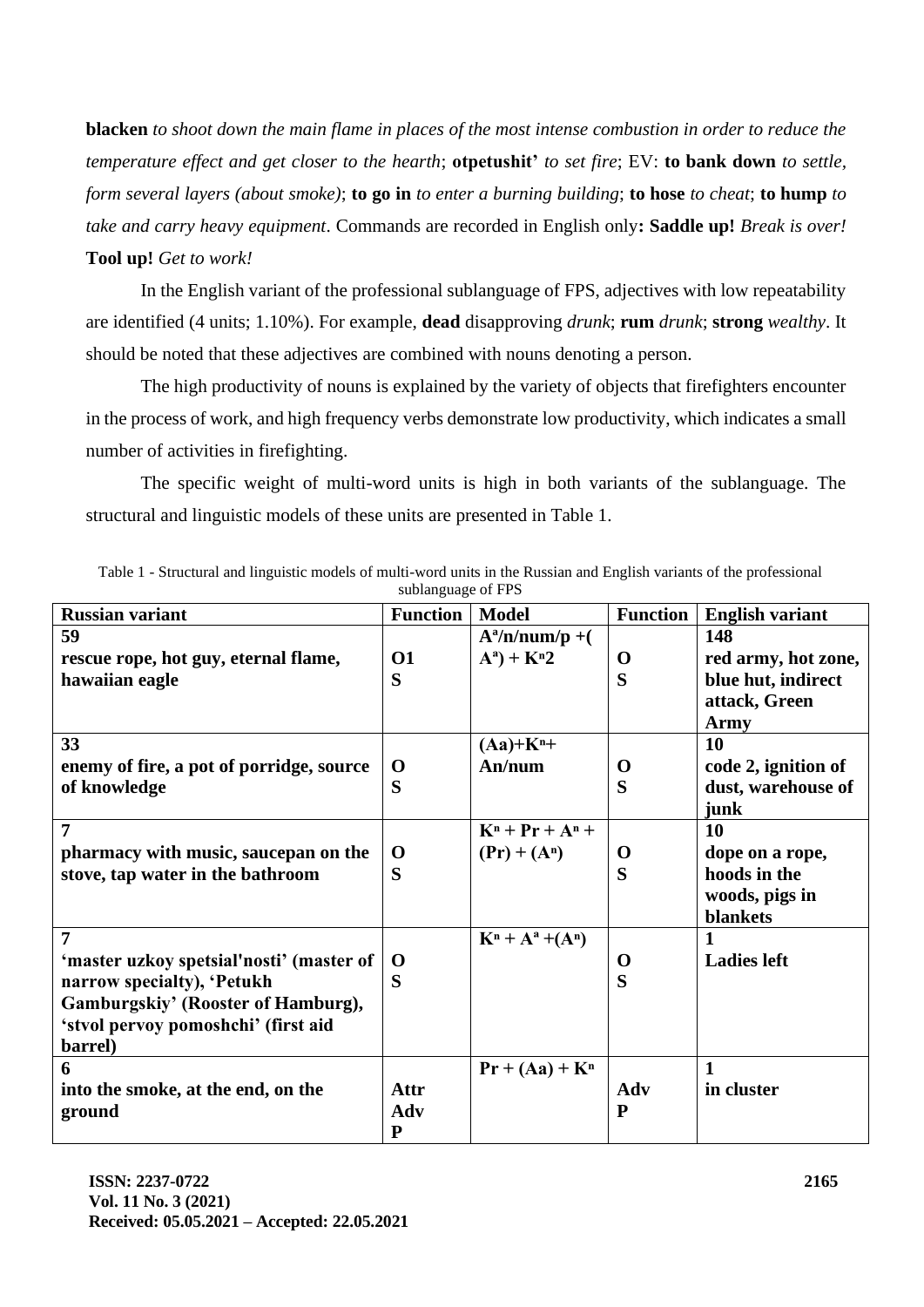| 1                                          |          | $Kn$ + and + $Kn$      |             | 5                    |
|--------------------------------------------|----------|------------------------|-------------|----------------------|
| eyes and ears                              | $\bf{0}$ |                        | $\mathbf 0$ | anchor and hold,     |
|                                            | S        |                        | S           | lickies and chewies, |
|                                            |          |                        |             | coot and carp        |
| 12                                         |          | $Kv + Pr + Ar$         |             | 2                    |
| grab by the road, находиться в             | Pr       |                        | Pr          | be on duty           |
| лёжке, посидеть на спине                   |          |                        |             |                      |
| 9                                          |          | $Kv + (A^{a}) + A^{n}$ |             | 10                   |
| roll out the lip, sniff smoke, led the red | Pr       |                        | Pr          | hump the hose, roll  |
| rooster                                    |          |                        |             | a turd               |
|                                            |          | $Kv + Ad$              |             | Not found.           |
| swim down                                  | Pr       |                        |             |                      |
| Not found.                                 |          | $Kv+$ and $+$ $Kv$     |             | 3                    |
|                                            |          |                        | Pr          | mop and glow,        |
|                                            |          |                        | Attr        | bump and run,        |
|                                            |          |                        |             | foam and go          |
| Not found.                                 |          | $Knum + Knum$          |             |                      |
|                                            |          | $+$ Knum               | S           | five-one-five-zero   |
|                                            |          | $+$ Knum               |             |                      |

 $10$  – object; S– subject; Pr – predicate; Attr – attribute; Adv – adverbial modifier; P – predicative.

 ${}^{2}A$  – adjunct element; K – kernel element; a – adjective; d – adverb; n – noun; v – verb; pr – preposition; num – numeral; p – participle.

It is obvious that both variants demonstrate the diversity and parallelism of structural and linguistic models. The most productive model of multi-word units in the Russian and English variants of the fire protection services' professional sublanguage is the model:  $A^{a/n}+K^n$  (adjunct element adjtctive/noun + kernel element noun). Differences are revealed only in two cases: the model  $K^v + A^d$  is implemented in the Russian variant, while models  $K^v$ + and +  $K^v$ ,  $K^{num}$  + $K^{num}$  + $K^{num}$  are objectified in the English variant of the professional sublanguage of FPS.

Both languages are characterized by the use of two-, three- and four-component units, since verbose units are able to express complex concepts and concepts of human consciousness, characteristic of the professional sublanguage of the fire brigade. In both cases, the number of two-component word combinations prevails. Three- and four-component phrases are presented in almost equal shares. It is noteworthy that verbose word combinations are less typical for the Russian language.

The interregister comparison made it possible to conclude that the structural and linguistic parameters of the norm units of the I and II levels of the professional sublanguage coincide: the nuclear position is occupied by nouns and substantive phrases.

Let us illustrate the functions of units in the Russian and English languages: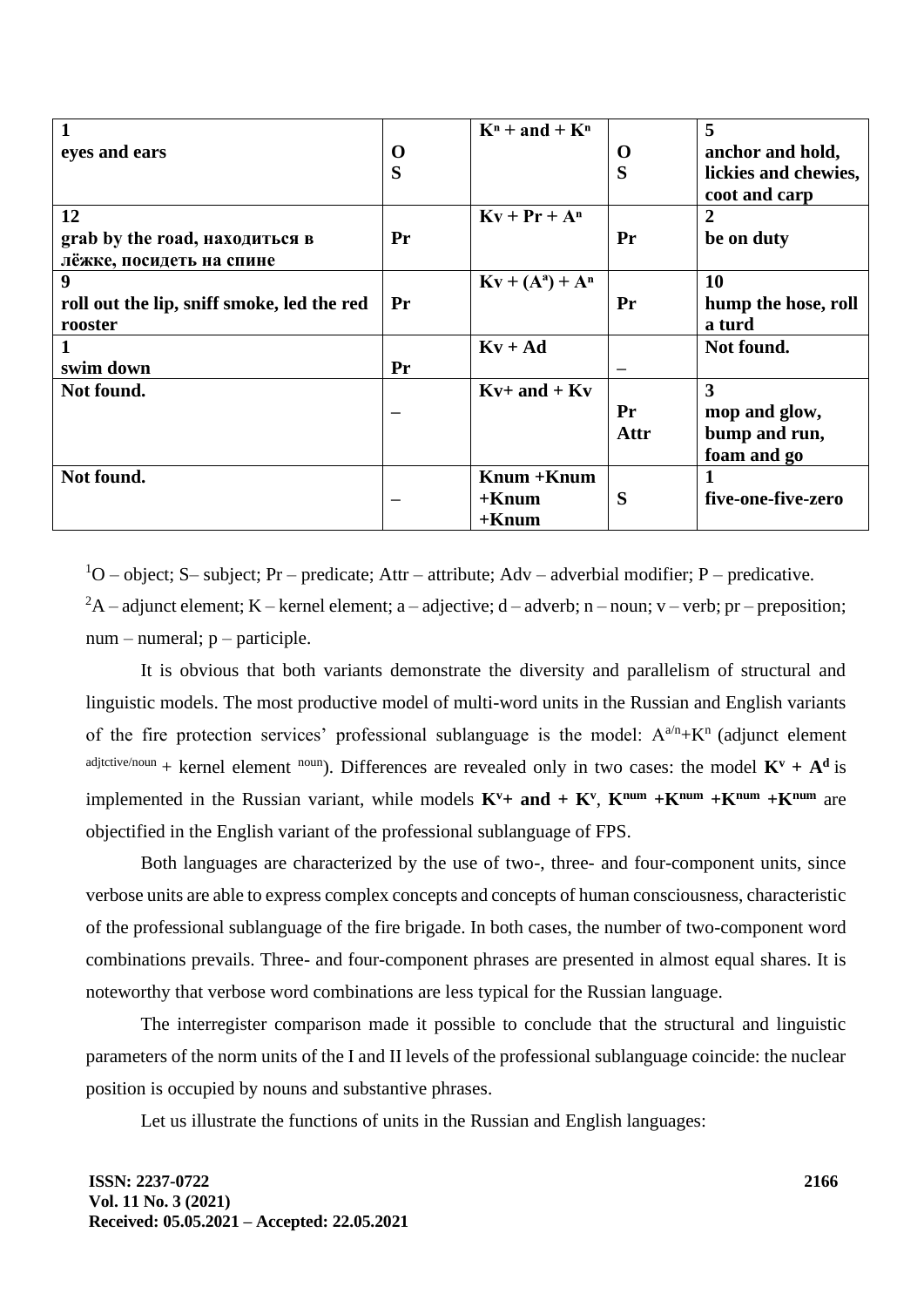- in the function of object (RV): "*This is due to the incredible number of tasks that have to be solved, from delivering ognebortsev (firefighters) to the required height and rescuing pogoreltsev (fire victims) to providing communication and lighting in the place of hostilities against fire*" (Shtany s rukavami, 2005);
- in the function of predicate (RV): "*I picked her up, put her on the stairs, and she: "I called you, I'm Valya! What are you staring at? People are there, in the next room!" I stared at her because her hair was burnt, but I was silent. Working with the barrel and putting on a gas mask (vklyuchayus' v KIP) I climbed into the room* (Sanin, 1986);
- in the function of compound nominal predicate (RV): "*Although he grumbled that "we had weapons, as under Peter, and you also have foam generators, ladders ...", but he mastered the new weapons better than others: and he was very sorry that it appeared so late, when he was already "at the end" (na izlote)"* V.M. Sanin. The Great fire; in the function of attribute (EV): "*Their buddies call them* "*The Mop and Glow Boys"* (Doubled Tongued Dictionary, n.d.);
- in the function of adverbial modifier (EV): "*Three firefighters were slightly injured battling the fire, which investigators suspect was started by a short circuit or a faulty boiler*" (Jacobs, 2006).
- Models of word combinations based on the morphological type of the main word are shown in Figure 3.

Figure 3 - Models of word combinations based on the morphological type of the main word



## **Models of substantive phrases:**

**ISSN: 2237-0722 Vol. 11 No. 3 (2021) Received: 05.05.2021 – Accepted: 22.05.2021**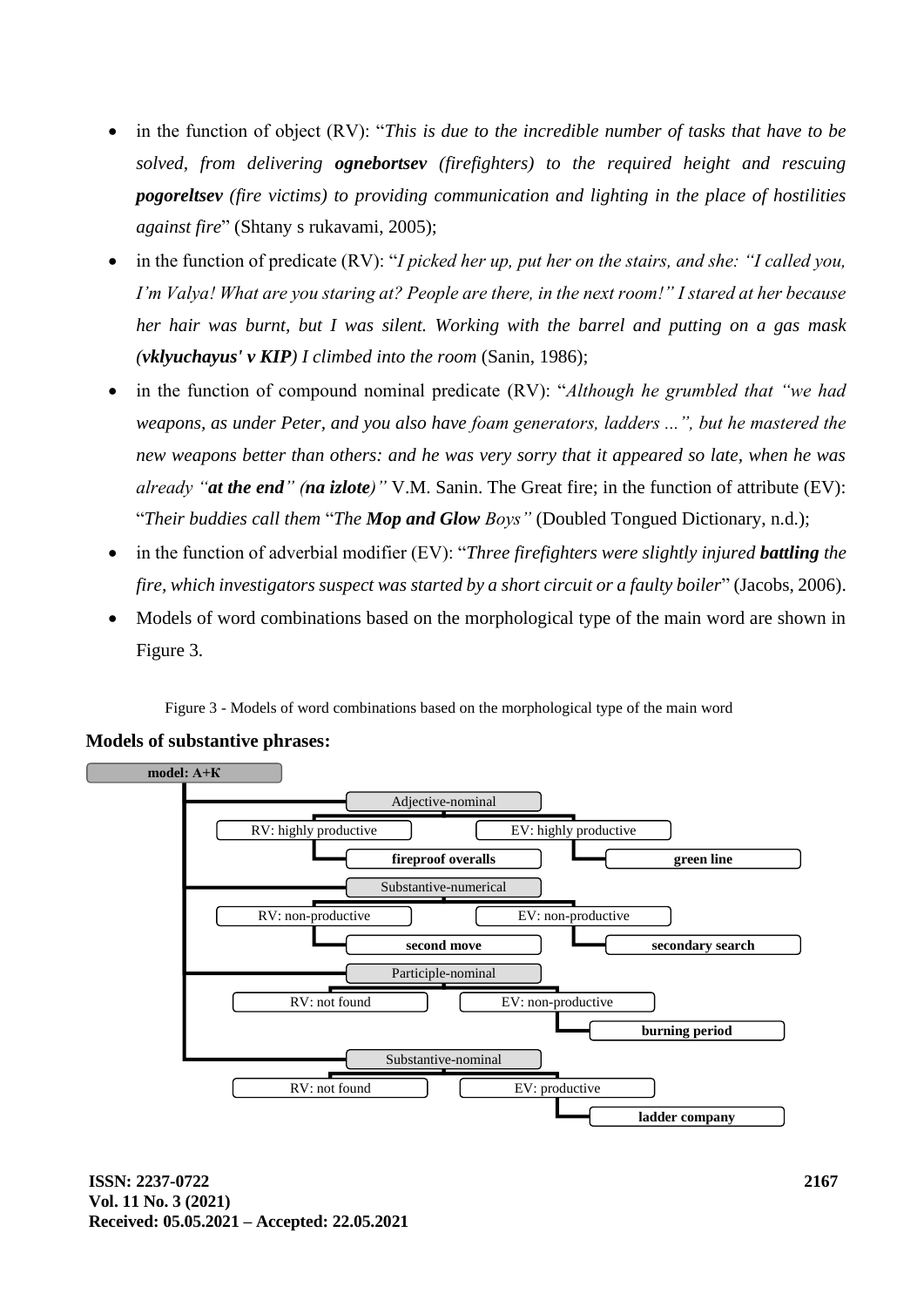

**Models of verb phrases:**



Structural and linguistic analysis of the Russian variant revealed the following specifics: the adjective-nominal subtype of phrases showed the highest frequency: **gorelyye oglobli** (burnt shafts) *beggars from the village, who came to beg to Moscow*; **a good picnic** *fire of the highest and last level of difficulty*; **drunk fire** *fire caused by negligence.*

The substantive-nominal subtype is the second in terms of productivity: **burning food** *fire caused by the ignition of food left on gas and electric ovens*; **burning zone** *chest*; **zmei Gorynych** *arsonist.*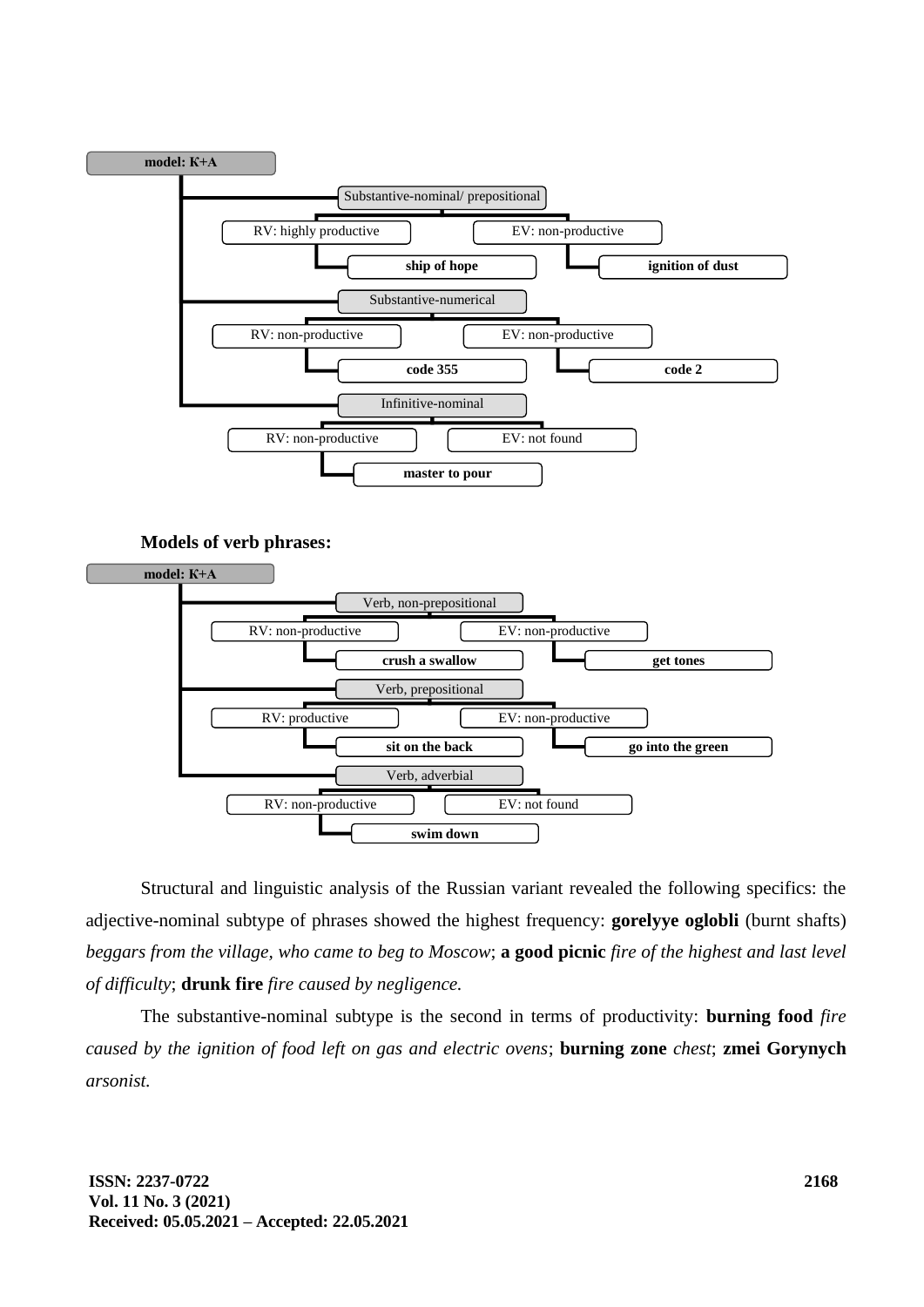Among the verbal phrases, the object-prepositional subtype (12 units) has the maximum productivity: **vklyuchat'sya v KIP** *put on an oxygen-insulating gas mask*; **take by the throat** *to extinguish the fire*.

The adjective-nominal and substantive-nominal subtypes in the English language are dominant (about 40% of the multi-word units): **blue sauna** *temperature at the center of fire*; **little fireman**  *something insignificant, trifling*; **red card** *firefighter certification card*; **red engines** *California Department of Forestry and Fire Protection*; **wet water** *water to which a wetting agent has been added*.

The rest of the models of the substantive (substantive-numerical, participial-nominal, substantive-prepositional) and verb types in the English version of the professional sublanguage of FPS are unproductive.

Thus, substantive and verb phrases are presented in Russian and English in unequal proportions (in Russian: 113 substantive and 22 verb units; in English: 175 substantive and 15 verb units), adverbial and adjective types of phrases were not found.

#### **4. Discussion**

Professional sublanguages have general linguistic and some specific features that are of interest to researchers. As additional reasons for the increased interest in professional sublanguages, one can single out informatization of society, development of international contacts in various fields of activity and intercultural differences in the functioning of the corresponding professional institutions in different societies. However, in most cases, when professional sublanguage falls into the focus of academic attention, the codified, normative part is traditionally studied. Currently, there is a tendency to study professional sublanguages in their entirety.

To establish the general and specific features of professional sublanguages, the authors perform comparative analysis of the structural and linguistic characteristics of professional sublanguages of fire protection services, railway transport (Galimova, 2008) and sports (Ismaeva, 2006). The symmetry of the systems in the Russian and English variants of the professional sublanguages under consideration is realized in the quantitative prevalence of nouns and substantive phrases. The high productivity of verb phrases is noted only in the professional sports sublanguage, which is explained by the need to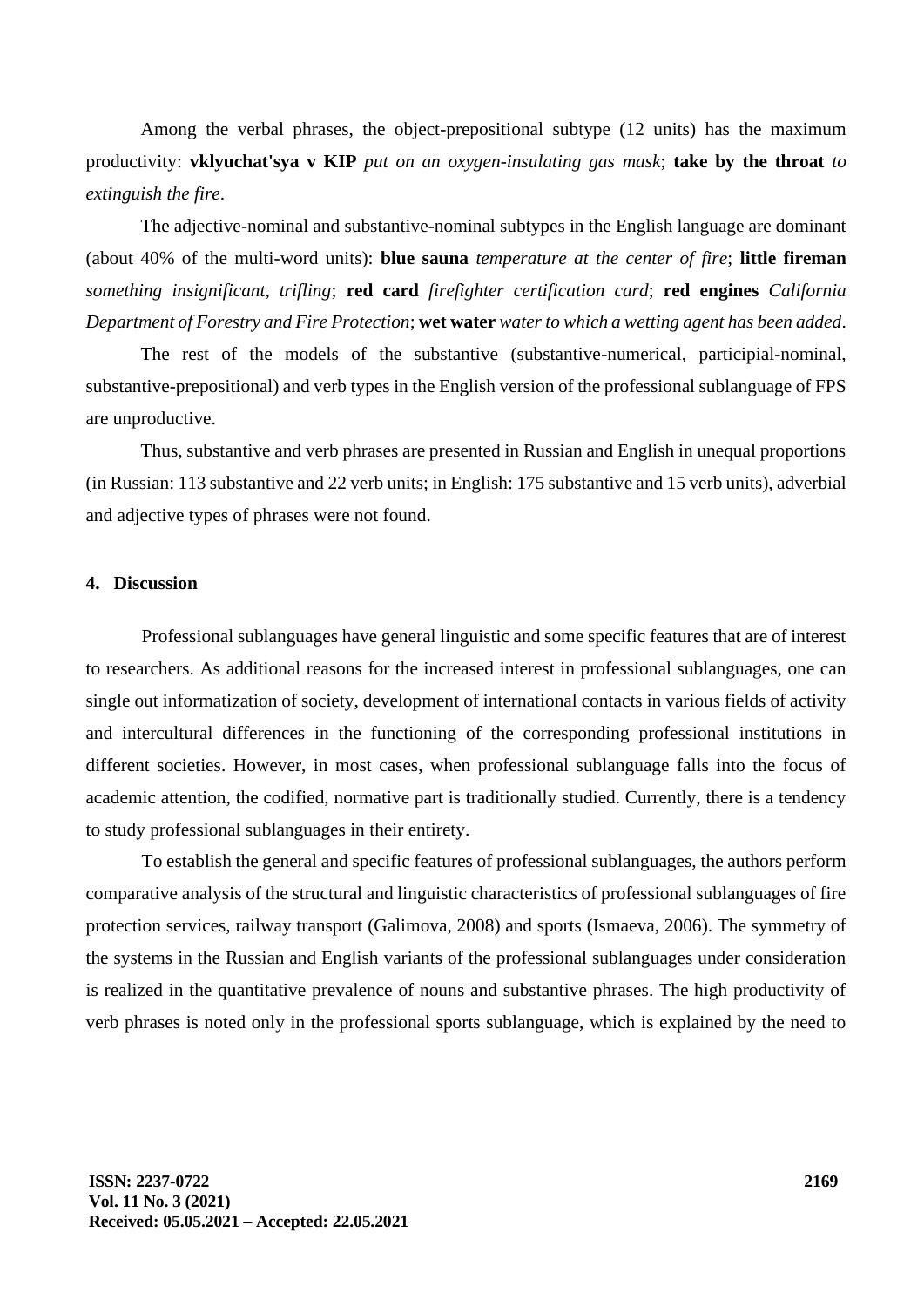nominate various actions of an athlete. The asymmetry is determined by differences in national languages and cultures.

## **5. Conclusion**

The sublanguage of FPS, being one of the variants of common language realization used by a limited group in conditions of official and also non-official communication, provides interaction of people employed in firefighting. Professional sublanguage has peculiar grammar, but its distinctive feature is lexical structure.

Based on the data received the authors estimate that in all the variants under consideration, oneword units occupy a dominant position. Structural and linguistic analysis shows the quantitative predominance of nouns (**base** (RV) *fire Department*; **Delta** (EV) *right side of the building, side D*). The second position in considered professional sublanguages is occupied by verbs (**to press** (RV) *to put out*; **to battle** (EV) *to put out*).

The nominal type of multi-word units is the most productive, since a phrase of this type carries the main information load, adequately reflects the essence of a huge variety of complex objects, phenomena that arise in connection with the improvement of universal human knowledge about the world around, with the further deepening and development of fire protection concepts.

## **References**

Dickson, P. (2011). War Slang. (3rd ed.). Mineola, NY: Dover Publications.

Doubled Tongued Dictionary. (n.d.). Retrieved from https://www.waywordradio.org

Galimova, Kh. N. (2008). Asymmetry of a professionally marked personality (based on the Russian and English variants of the professional sublanguage of railway transport): PhD Diss. Tatar State Humanitarian Pedagogical University, Kazan, Russia, 165 p.

Ismaeva, F. H. (2006). General and different in the structure of the linguistic personality in the Russian and English variants of the professional sports language. PhD Diss. Tatar State Humanitarian Pedagogical University, Kazan, 208 p.

Ismaeva, F. H., & Kornilova, F. H. (2016). Synonymy and antonymy in the professional uncodified sport language. *International Journal of Humanities and Cultural Studies, July* (SI), 301-306.

Jacobs, A. (2006, April 27). Queens Fire Kills Couple, Unofficial Parents to Many. *The New York Times*. Retrieved from https://www.nytimes.com/2006/04/27/nyregion/queens-fire-kills-coupleunofficial-parents-to-many.html